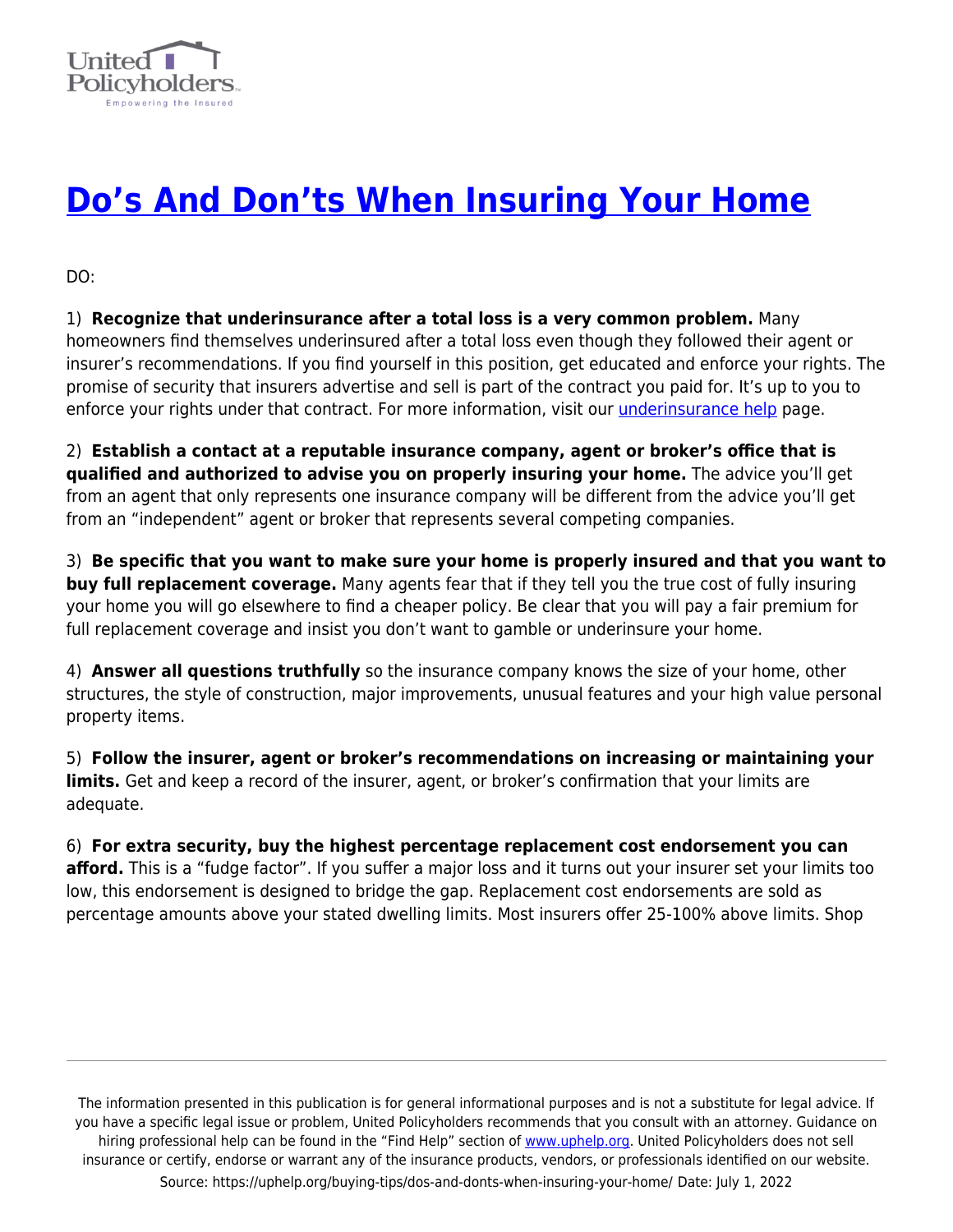

around for this important protection.

## 7) **Figure out the cost to replace your contents and adjust your policy limits**

**accordingly.** Some items such as jewelry, art items and collectibles may be better insured if they're specifically listed in your policy contract. This is known in the industry as "scheduling." Scheduled personal property items are listed with separate coverage limits in a document that becomes part of the policy contract.

8) **Make sure you have enough contents coverage. A replacement cost endorsement that increases your dwelling limits may not also increase your contents limits.** Most insurers set the limits for your possessions, ("contents") as a percentage of the limits on your dwelling. Contents limits are typically set at 50-75% of dwelling limits. Most insurers sell a replacement cost endorsement that only increases dwelling limits. This means your contents limits will stay at the amount stated on your "declarations page" even if the replacement cost endorsement kicks in to increase your dwelling limits. A few insurers sell a policy that allows both dwelling and contents limits to increase. If yours doesn't, make sure you get confirmation that your limits in all categories are high enough or buy coverage elsewhere.

9) **Make sure your policy offers adequate coverage for building code upgrades.** The safest bet is full building code upgrade coverage, which is available from companies such as Fireman's Fund, Safeco, Chubb, and Allied. Most other insurers offer either an extra 10% for building code upgrade coverage or a flat \$25,000.

10) **Your Additional Living Expense (ALE) limits should cover rent, etc. for at least two years after a total loss.** Many companies require you to use your ALE coverage within 12 or 24 months after a loss, even if you haven't exhausted the limits. This can be a problem because it always takes longer to rebuild than you anticipate, especially in a disaster area. If your insurer only offers 12 months of ALE, consider switching to a competitor. You may not have to pay a lot more for better ALE coverage. If your insurer offers a fixed dollar amount with no time limitation, divide that amount by 24 months to compare the coverage. Some policies refer to ALE as "Loss of Use."

11) **Make sure you tell your agent about improvements to your home.** Most carriers require you to report any renovations costing \$5,000 or more.

12) **Take steps to make your home eligible for better, cheaper coverage.** To qualify for the best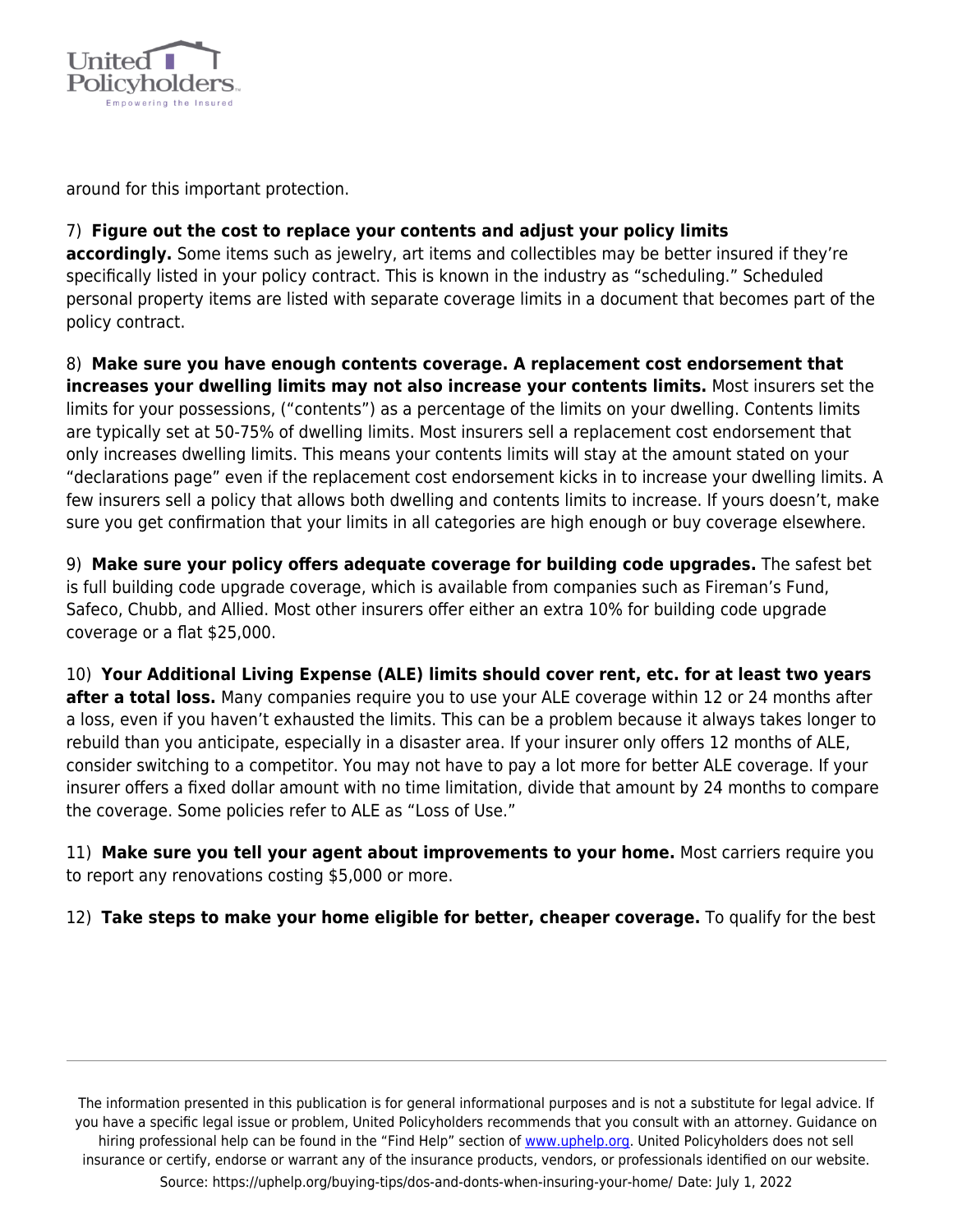

coverage, homeowners need a newer roof, updated plumbing, wiring, heating system, and a bolted foundation. Ask your agent what you can to do to lower your risk of loss.

13) **Opt for higher deductibles.** Increasing your will lower your premium. You're generally better off paying small claims out of pocket anyway, especially until insurance regulators reign in "use it and lose it". "Use it and Lose It" refers to some insurers' recent practice of refusing to renew the policies of customers who file claims. This allows insurers to continue to collect premiums but shrink payouts by discouraging customers from filing claims…use your insurance, lose your insurance!

14) **Avoid extra headaches after a loss: Photograph or videotape your home and contents and store copies of the photos or the negatives off-premises.**

15) **If your agent contacts you at renewal time to review your coverages, spend time with him or her discussing your policy limits and insist again that you want to make sure you're fully insured.**

16) **To be extra safe, check the dwelling limit ("Coverage A") that appears in your policy against what you know about your home and construction costs in your area. If they don't match, ask your agent or insurer to explain why they don't.** Contact reputable homebuilders in your area to determine the current range of per square foot construction prices for your type and size home. Apply that range to your home; add at least 15-20% to account for future price increases and post-disaster price spikes and compare it with the dwelling limits your insurance company has set. Discuss and resolve any discrepancies with your insurer, agent or broker.

17) **Double check the formula your agent or insurer used to set your dwelling limits**

**("Coverage A").** Ask the agent or insurer to send you a copy of the worksheet he or she used to calculate the cost to rebuild your home. Some insurers give their agents worksheets that are designed for calculating homes less than 3,000 square feet with newer construction. These worksheets may cause homes that have unique characteristics or higher quality of materials to be underinsured. If your home is large enough, your insurer may send out an appraiser, and if they do, make sure you get a copy of the appraiser's report.

DON'T: